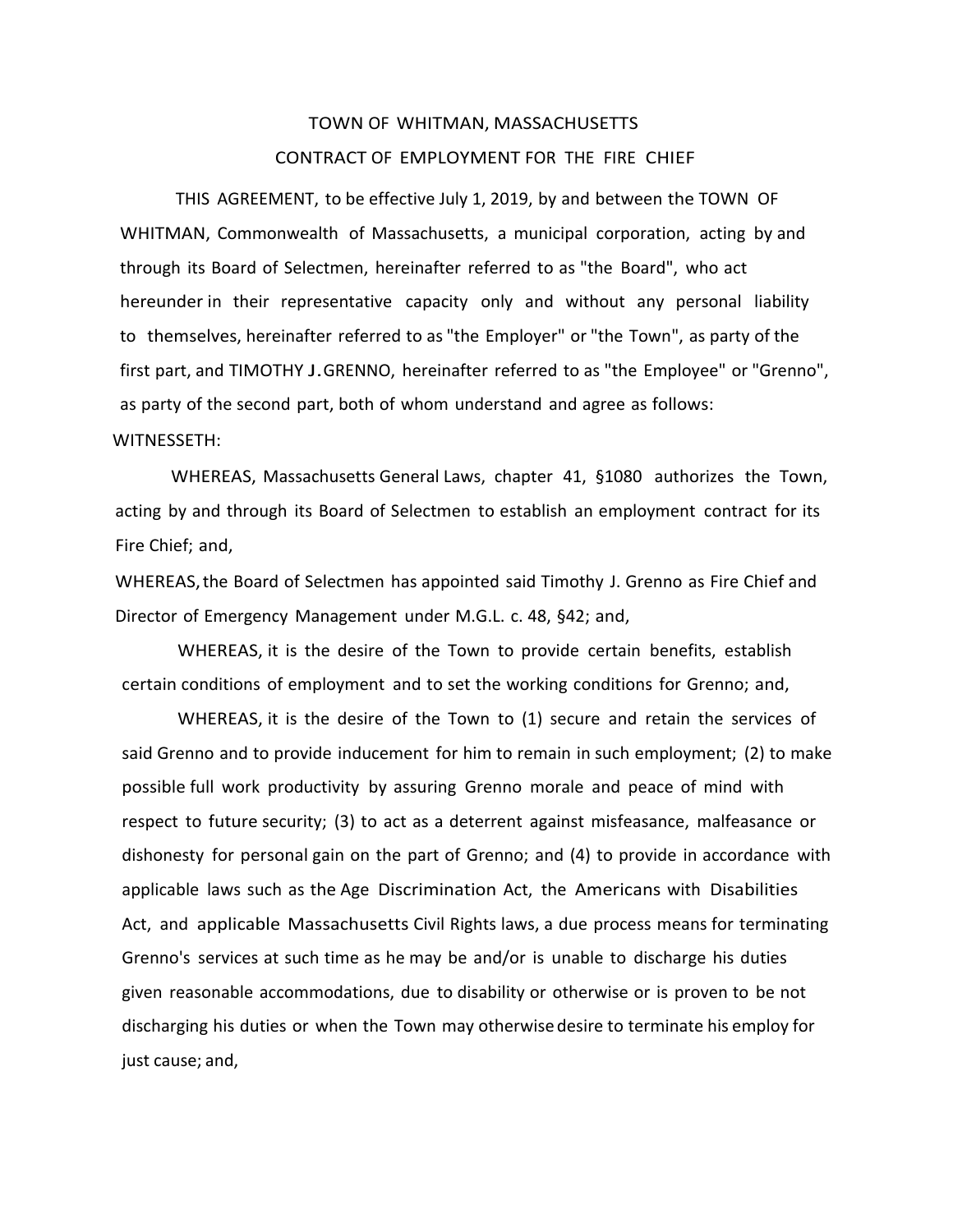**WHEREAS,** Grenno represents that he is qualified and capable of performing the duties and responsibilities of said position; and,

**WHEREAS,** Grenno desires to accept full time employment as the Fire Chief for the Town of Whitman and to use his best efforts, skills, abilities and training to carry out his duties and responsibilities;

**Now THEREFORE,** in consideration of the mutual covenants herein contained, the Parties agree as follows:

#### *Section 1: Term*

*A.*  This Agreement shall become effective as of July 1, 2019, and shall remain in full force and effect through June 30, 2022, at which time this Agreement shall terminate. During the term of this Agreement, Grenno agrees to remain in the exclusive employ of the Town and neither to accept other regular employment nor to become regularly employed by any other employer or be involved in any other employment activity that is demonstrated to have prevented him from performing his duties as stated herein, unless he has received the prior written approval of the Board of Selectmen for said activities, until said termination date, unless said termination date is affected as hereinafter provided.

**B.** The Parties agree to endeavor to meet and confer approximately seven (7) months prior to the expiration date of this Agreement for the purpose of discussing the continuation of the employment relationship and, if agreeable to continuing the employment relationship hereunder, to endeavor to negotiate the terms of a successor agreement. It is understood by the Parties that the objective of this clause is to enable the Parties to know by at least approximately six (6) months prior to the expiration of this Agreement as to whether the Parties are to continue in an employment relationship, so that each may, if necessary, have the maximum amount of advance notice if the relationship is not to continue. To that end, each Party agrees to act in good faith in meeting the time periods in this clause; however, the Parties may agree to another time period(s). A failure to so meet or reach agreement whether or not to continue the employment relationship or as to the terms of any successor agreement shall not be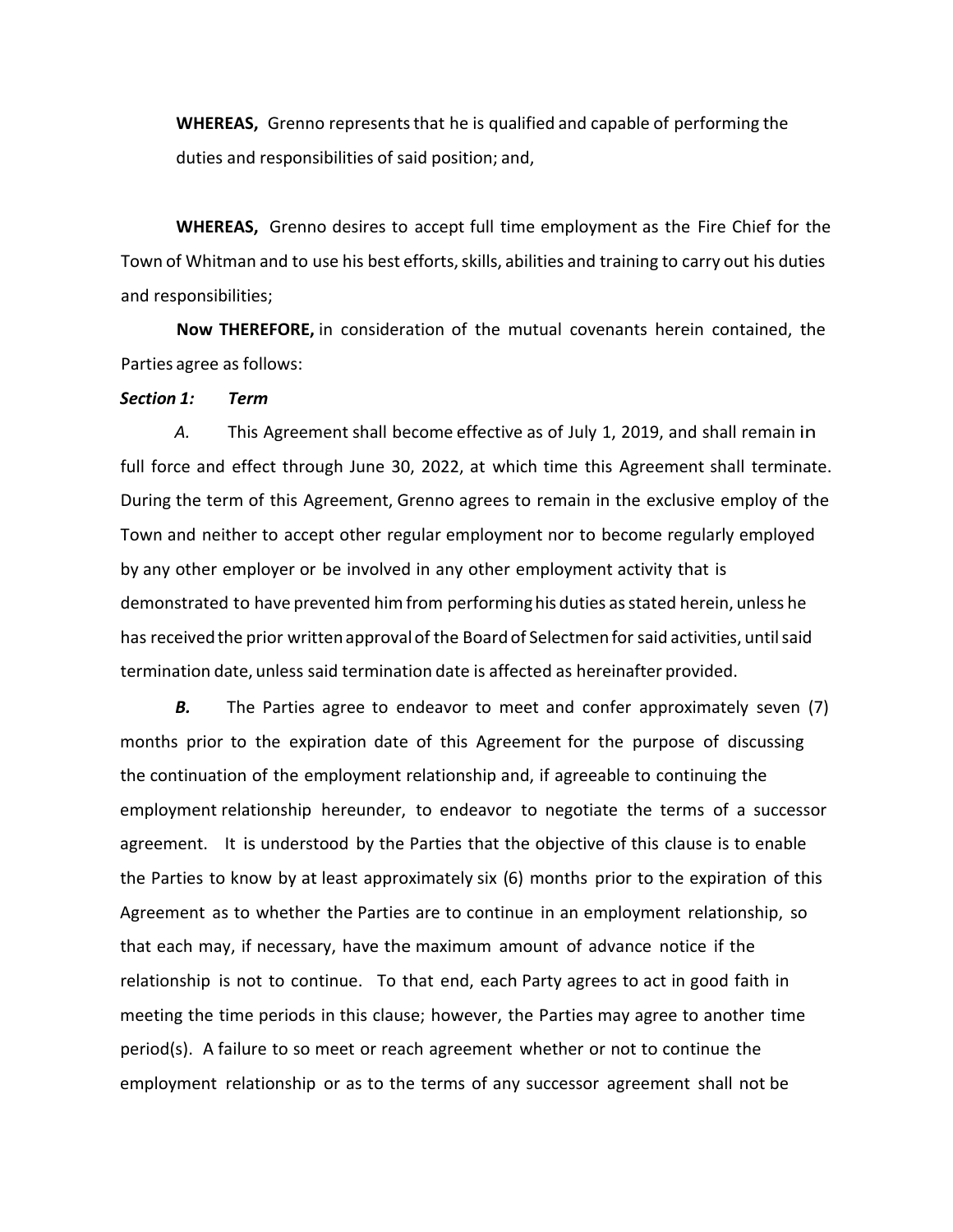construed as a breach of this Agreement or give any rights or benefits to Grenno by reason thereof or otherwise extend the terms of this Agreement.

*C.*  Nothing in this Agreement shall prevent, limit or otherwise interfere with the right of the Board to suspend and/or terminate the services of Grenno for just cause and in accordance with and not in violation of any and all state and federal laws at any time, subject only to the provisions of this Agreement, M.G.L. c. 31, and the provisions of any other applicable laws as noted herein..

*D.*  Nothing in this Agreement shall prevent or otherwise interfere with Grenno's right to resign at any time from his position with the Town, subject only to the provisions set forth in this Agreement and the provisions of any applicable law.

#### *Section 2: Duties*

The Town hereby agrees to employ the said Timothy J. Grenno as Fire Chief for the Town of Whitman to perform the functions and related duties of said position as specified in Massachusetts General Laws, as amended from time to time, applicable bylaws, rules and regulations of the Town, votes of the Town Meeting, general or special laws, all of which as may be amended, rescinded and supplemented from time to time and to perform such other legally permissible and job related proper duties and functions as the Board of Selectmen or Town Meeting shall from time to time assign and/or are normally within the range of duties and responsibilities performed by a person holding the position of Fire Chief, including but not limited to those set forth in the job description attached hereto and incorporated herein by reference as Addendum A. Grenno agrees to perform such duties in a timely and efficient manner consistent with applicable professional standards.

#### *Section 3: Hours of Work*

The work week is anticipated to be 40 hours. Grenno shall devote as a minimum, such time and effort as is necessary to properly perform the duties and responsibilities of his position. Due to the unique nature of this employment, it is understood and agreed that in order to properly perform the job required, Grenno may have to expend additional time beyond the normal work day and he agrees to do same as is required and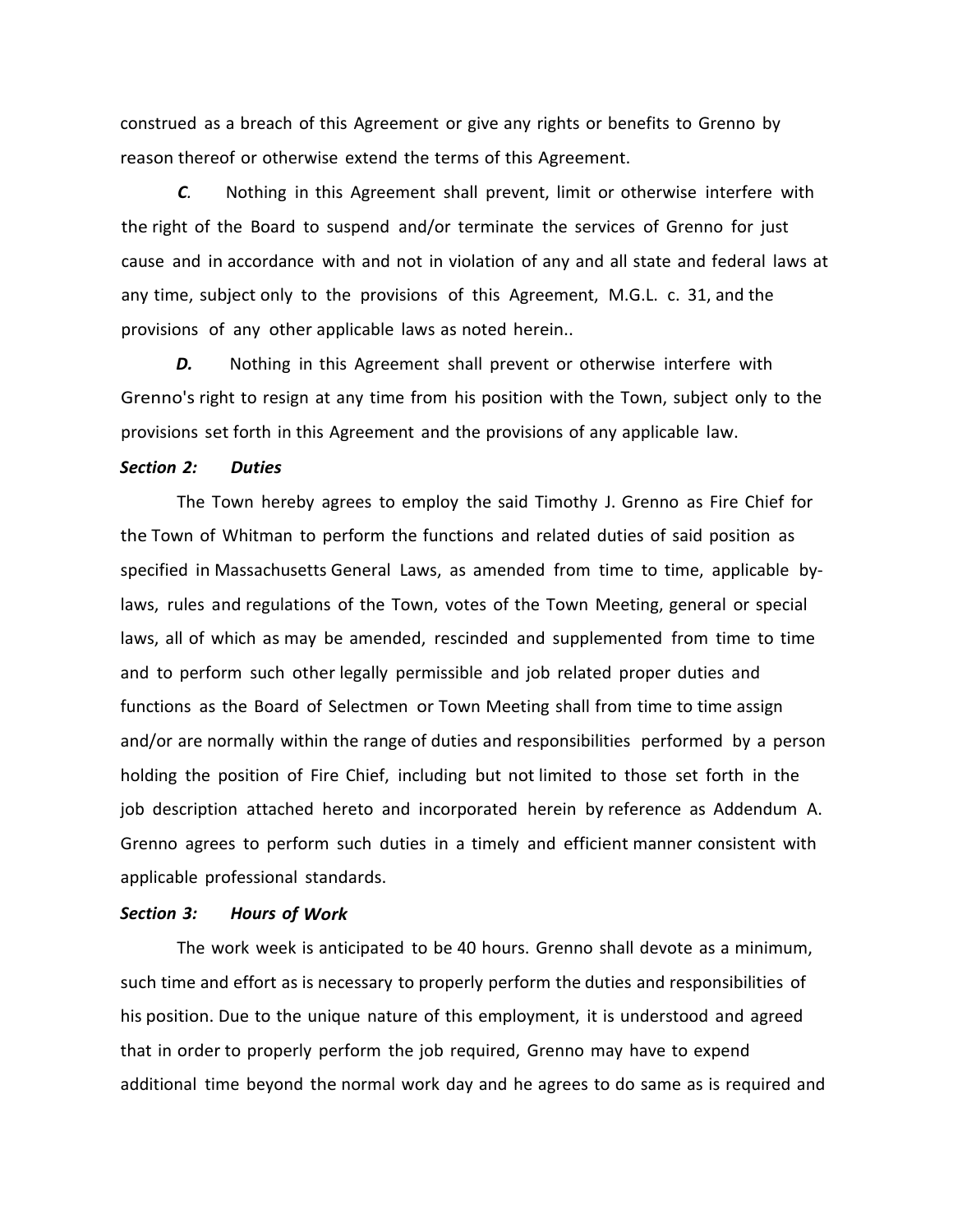necessary. Such additional time includes but is not limited to time required to represent the Town and/or the Fire Department at various meetings and events, meetings with the Board and other Town boards, commissions, departments and Town Meetings, and time necessitated by emergency situations. It is acknowledged that the position of fire department chief is that of an Executive/Administrative nature as that term is used in the Fair Labor Standards Act, its rules and regulations. There shall be no paid overtime or additional compensation for said additional time so long as the position and its duties remains an Executive/Administrative position. However, since Grenno's workday frequently extends beyond normal work hours, reasonable time off during the workday for personal reasons or emergencies will be allowed without loss of pay or deduction from personal, sick or vacation leave. In the event Grenno intends to take time off under this provision he will provide notice to the Chair of the Board of Selectmen or his/her designee.

### *Section 4: Salary*

A. All salary and fringe benefits provided in this Agreement and obligations of the Parties are subject to annual appropriation by Town Meeting. The Board of Selectmen agrees to request as part of the annual budget process funds sufficient to meet the obligations *under this Agreement.* 

*B. Subject to the terms and conditions of this Agreement, and while engaged in and performing the duties of Fire Chief, the Town agrees to pay Grenno for his services rendered* as set forth below. As used in this provision and elsewhere in this Agreement, the annual term for purposes of compensation and other benefit eligibility shall be July 1 through June 30, of each year that this Agreement is in effect. The Parties recognize that Grenno's annual salary for the period of July **1,** 2018 through June 30, 2019, is One Hundred Fifty Nine Thousand Seventy Five Dollars (\$159.075).

> 1. Effective July 1, 2019, Grenno shall be paid an annual salary of One Hundred Sixty Thousand, Six Hundred Sixty Six Dollars (\$160,666.00).

> 2. Effective July 1, 2020, Grenno shall be paid an annual salary of One Hundred Sixty Three Thousand, Eight Hundred Eighty Dollars (\$163,880.00),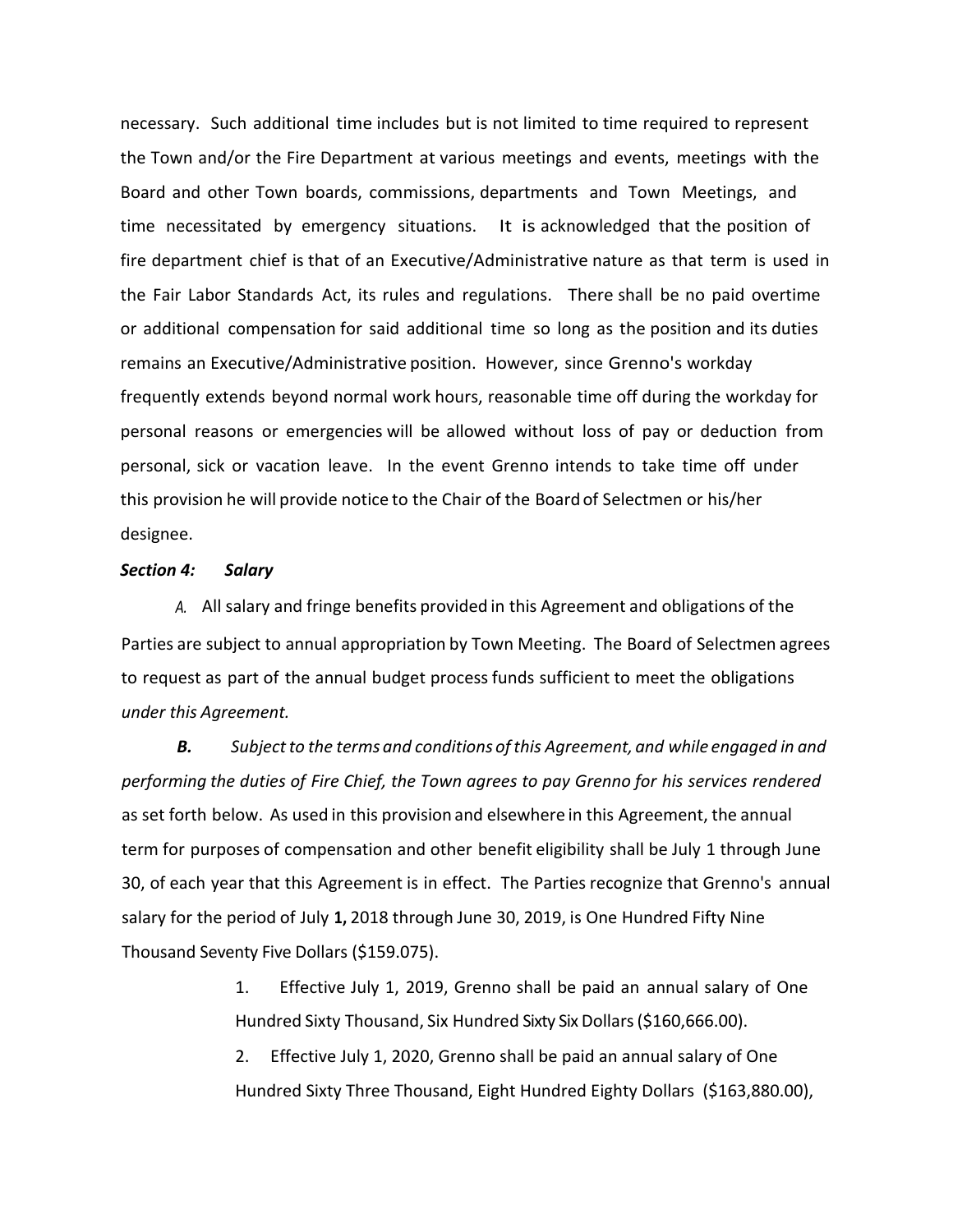contingent upon appropriation by Town Meeting for the Fiscal Year commencing July 1, 2020

3. Effective July 1, 2021, Grenno shall be paid an annual salary of One Hundred Sixty Seven Thousand One Hundred Fifty Seven Dollars (\$167,157.00), contingent upon appropriation by Town Meeting for the Fiscal Year commencing July 1, 2021.

*C*. In the event that Town Meeting fails to appropriate the amounts set forth in Section 4D(2) and (3) above, the Chiefs salary shall remain unchanged and this Agreement may be re‐opened for the limited purpose of negotiating a salary increase for the year in question. Any negotiated salary increase shall remain contingent upon Town Meeting appropriation.

D. Salary paid under the provisions of this Agreement shall be payable in installments on the same basis and in the same manner as other employees of the Town of Whitman, subject to such withholdings for income taxes, public retirement and other deductions as are authorized by the Parties or required by law. Said compensation shall be all inclusive and there shall be no additional payment for education, holidays or the performance of related duties.

E. Grenno recognizes and agrees that he will not be entitled to any salary Increases or changes in benefits otherwise accorded to other Town employees, unless the Town specifically agrees to same by a written amendment to this Agreement. To that end, the terms of this Agreement shall supersede and prevail over any terms and conditions of any By-Law of the Town or votes of Town Meeting, except where otherwise specifically provided herein.

## *Section 5: Benefits*

1. Health, Dental, Life Insurance, Disability Insurance and Indemnification. Grenno shall be eligible for participation under such health insurance plans provided to employees of the Town of Whitman to the same extent as any other employee of the Town.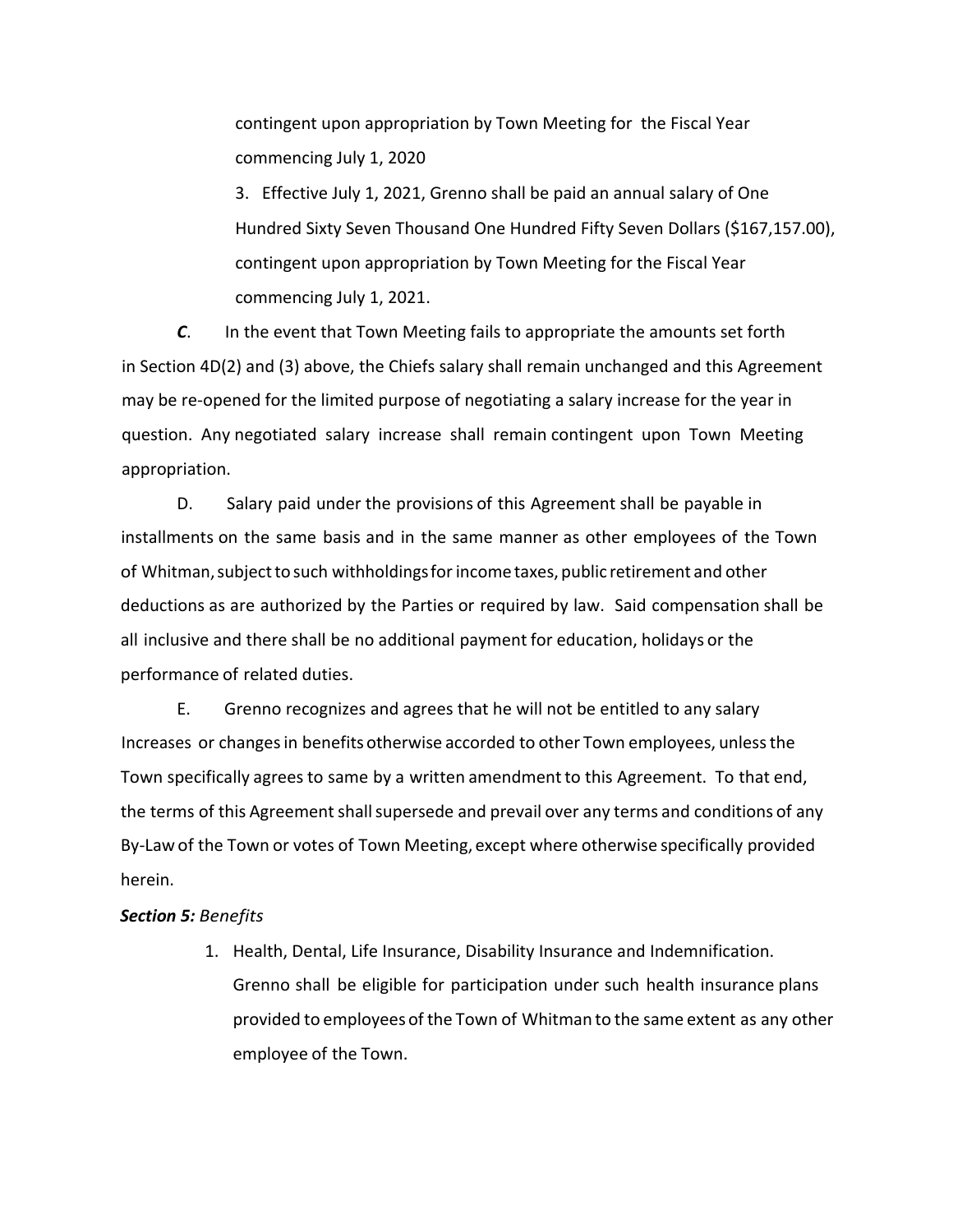- 2. Grenno shall be eligible for participation in such dental insurance plans provided to employees of the Town of Whitman to the same extent as any other employee of the Town.
- 3. Grenno shall be eligible for participation in such life insurance plans provided to employees of the Town of Whitman to the same extent as any other employee of the Town.
- 4. *Grenno shall be eligible for participation in such disability insurance p*lans provided to employees of the Town of Whitman to the same extent as any other employee of the Town.

## *B. Deferred Compensation Plans*

Grenno shall be eligible for participation in such deferred compensation plans provided to employees of the Town of Whitman to the same extent as any other employee of the Town.

## **C.** *Vacation Time*

1. Effective July 1 of each year of this Agreement, Grenno will retain 59 days vacation previously accrued by him as acknowledged by the Board of Selectmen.

2. Effective July 1, 2020 and each July 1 thereafter during this agreement, Grenno shall be granted an annual allotment of thirty‐five (35) vacation days.

3. Grenno agrees that his annual allotment of vacation must be used within the Fiscal Year granted, except to the extent that carry-over is permitted pursuant to subsection5, below. No additional days may be carried over until such time as the 59 days carried in section 1 above have been used. When the 59 accrued days have been exhausted, future vacation carryover shall be limited to 9 days in any fiscal year.

4. Grenno agrees that his vacation bank days must be used by June 30, 2023 and understands that any of his vacation bank days remaining as of June 30, 2022 shall be forfeited with no cash redemption value of any kind.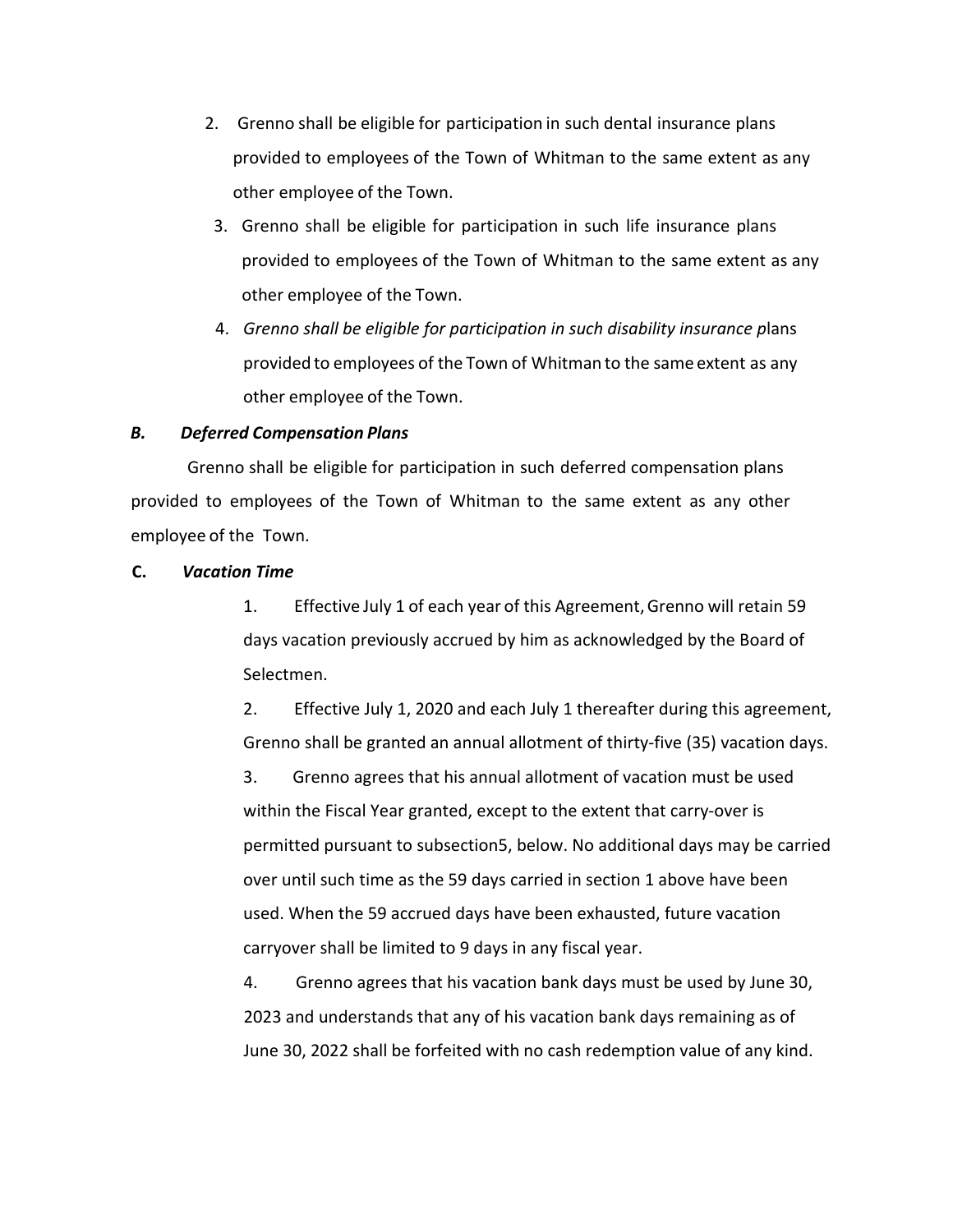5. In the event that this Agreement is terminated prior to the conclusion of a fiscal year, all accrued and unused vacation time will be paid to the Chief calculated at his then current per diem rate.

## *D. Personal Days*

In each year of this Agreement, Grenno shall be provided with Four (4) paid personal days. Unused personal days may not accrue or be carried forward from fiscal year to fiscal year.

## *E. Death during term of Agreement*

In the event Grenno should die during the term of this Agreement, his employment and this Agreement shall immediately terminate and the Town shall pay to Grenno's estate all compensation which would otherwise be payable to Grenno up to the date of Grenno's death.

## *F. Sick Leave*

- 1. As of June 30, 2019, Grenno will have accrued 229 sick days.
- 2. Effective July 1**,** 2019, Grenno shall be credited with fifteen (15) sick days on July **1** of each year of this Agreement.
- 3. Grenno may continue to accumulate all unused sick leave without limitation, however, there shall be no buy back of accrued sick time under any circumstances, be it contract termination, resignation or death.
- 4. After an absence of four (4) consecutive work days, the Board of Selectmen may request a doctor's certificate from Grenno in explanation and justification thereof.

## *G. Bereavement Leave*

*1.* Grenno shall be provided with five (5) days leave without loss of pay in the event of a death in his immediate family, which is defined as his spouse, child, parent, parent‐in‐law, grandparent, sibling, sibling‐in‐law, aunt, uncle, niece, nephew and/or any other relative permanently residing in his household, provided he attends the funeral or participates to a substantial degree in the funeral arrangements.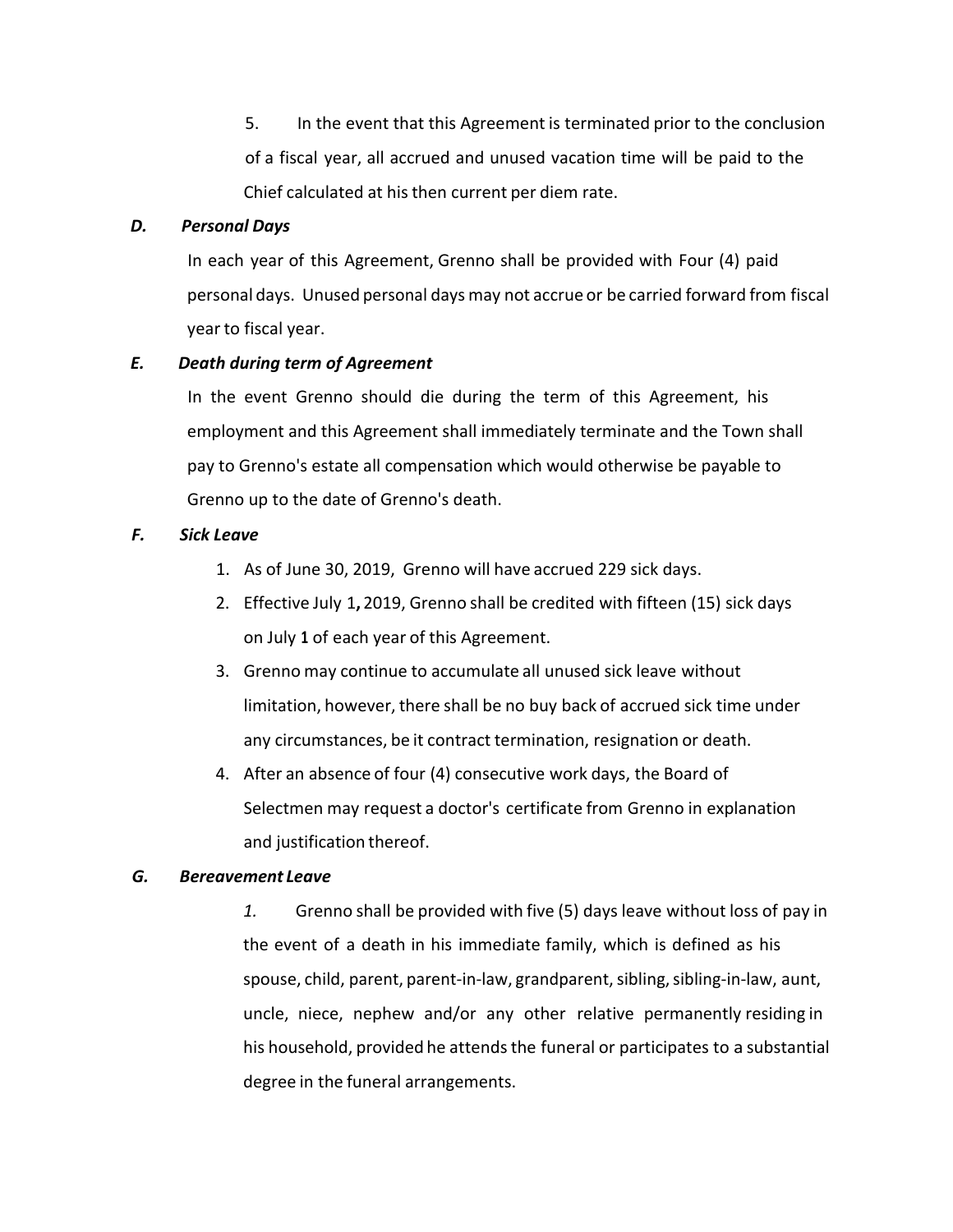*2.* Additional bereavement leave may, when necessary, be granted by the Board of Selectmen.

#### *H. Automobile Privileges*

Grenno shall be assigned a Department issued all‐wheel drive vehicle suitable for use in winter weather conditions and equipped to serve as a command vehicle. The Town shall pay for all operating and maintenance expenses and insurance. The vehicle may be used for professional growth and development, and de minimis personal use as Grenno may be required to respond to emergencies outside normal business hours..

### *I. Professional Development*

The Town recognizes its obligation to Grenno for professional development, and agrees that Grenno shall be given adequate opportunities to develop his skills and abilities as a fire service and public safety administrator; accordingly Grenno will be allowed to attend the National Fire Academy, Fire Chiefs' of Massachusetts, New England Association of Fire Chiefs and the International Association of Fire Chiefs conferences each year, without loss of vacation or other leave, and will be reimbursed by the Town for reasonable expenses while attending or traveling to the aforementioned conferences as pre‐approved by the Board of Selectmen. The Town also agrees to budget and pay for reasonable tuition, travel and subsistence expenses of Grenno's attendance for short courses, institutes and seminars necessary for his professional development that are pre‐approved by the Board of Selectmen. Additionally, the Board recognizes that participation in Fire Chief Associations at the local, state and national level is mutually beneficial to Grenno and the Town and supports Grenno's participation as an officer in such associations, to the extent that such service does not interfere with or derogate from his duties as Fire Chief for the Town of Whitman.

### *J. Other Activities*

Grenno may accept speaking, writing, lecturing, consulting or other engagements of a professional nature, accepting compensation as he sees fit, as well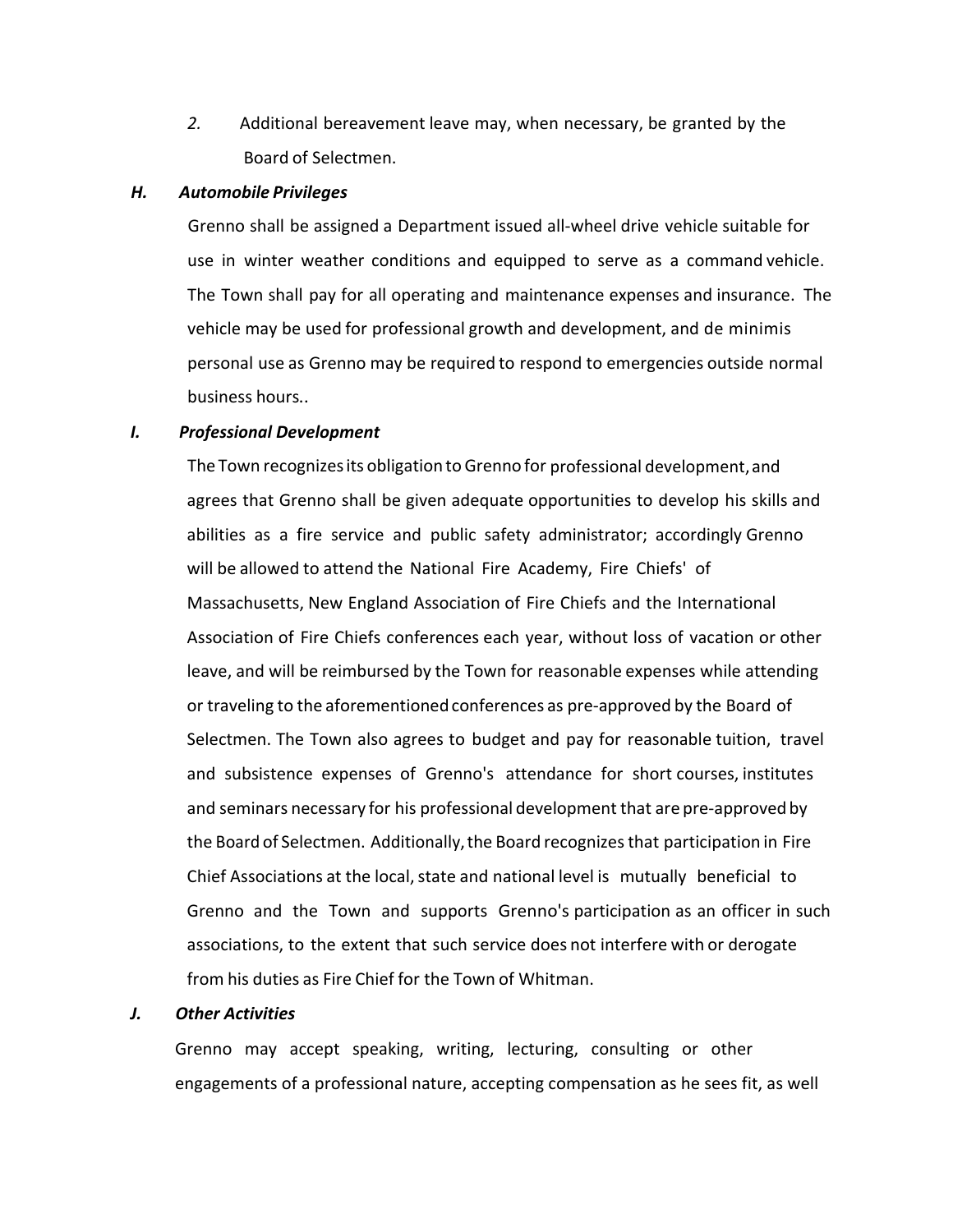as attend professional meetings, provided they do not derogate from his duties as Fire Chief for the Town of Whitman and are not contrary to the best interests of the Town of Whitman. Participation as a student in continuing Education/professional development shall not be considered an activity subject to this Paragraph. Grenno may also accept private detail work outside of the Town of Whitman and outside his normal work schedule, provided they do not derogate from his duties as Fire Chief for the Town of Whitman and are not contrary to the best interests of the Town of Whitman. Grenno will provide advance notice to the Chair of the Board of Selectmen of all such activities under this Paragraph

### *K. Uniform Allowance*

*Grenno shall be allowed an annual allowance in the amount of\$1,100.00 for the replacement, maintenance and cleaning of uniforms.* 

## *L. Physical Fitness Allowance*

Recognizing the importance of physical fitness for members of the Fire Department, Grenno shall be eligible for an annual provision of up to Five Hundred Dollars (\$500.00) for reimbursement of the cost of health club membership dues, upon submission to the Town Administrator of proof of membership and proof of attendance, in a form acceptable to the Board of Selectmen.

## *Section 6: Performance Evaluation*

Not later than October 1st of each fiscal year, the Board and Grenno shall meet to discuss and arrive at mutually agreeable goals and objectives for the Fire Chiefs job performance for the subsequent Fiscal Year. The Board and Grenno shall meet no later than June 1 of each year to review Grenno's performance as it relates to his general job duties and responsibilities and the goals and objectives established for the past year. Nothing contained herein shall be construed to limit the Board from otherwise evaluating and reviewing Grenno's performance.

#### *Section 7: Discipline, Suspension, Termination and Resignation*

## *A Discipline, Suspension and Termination*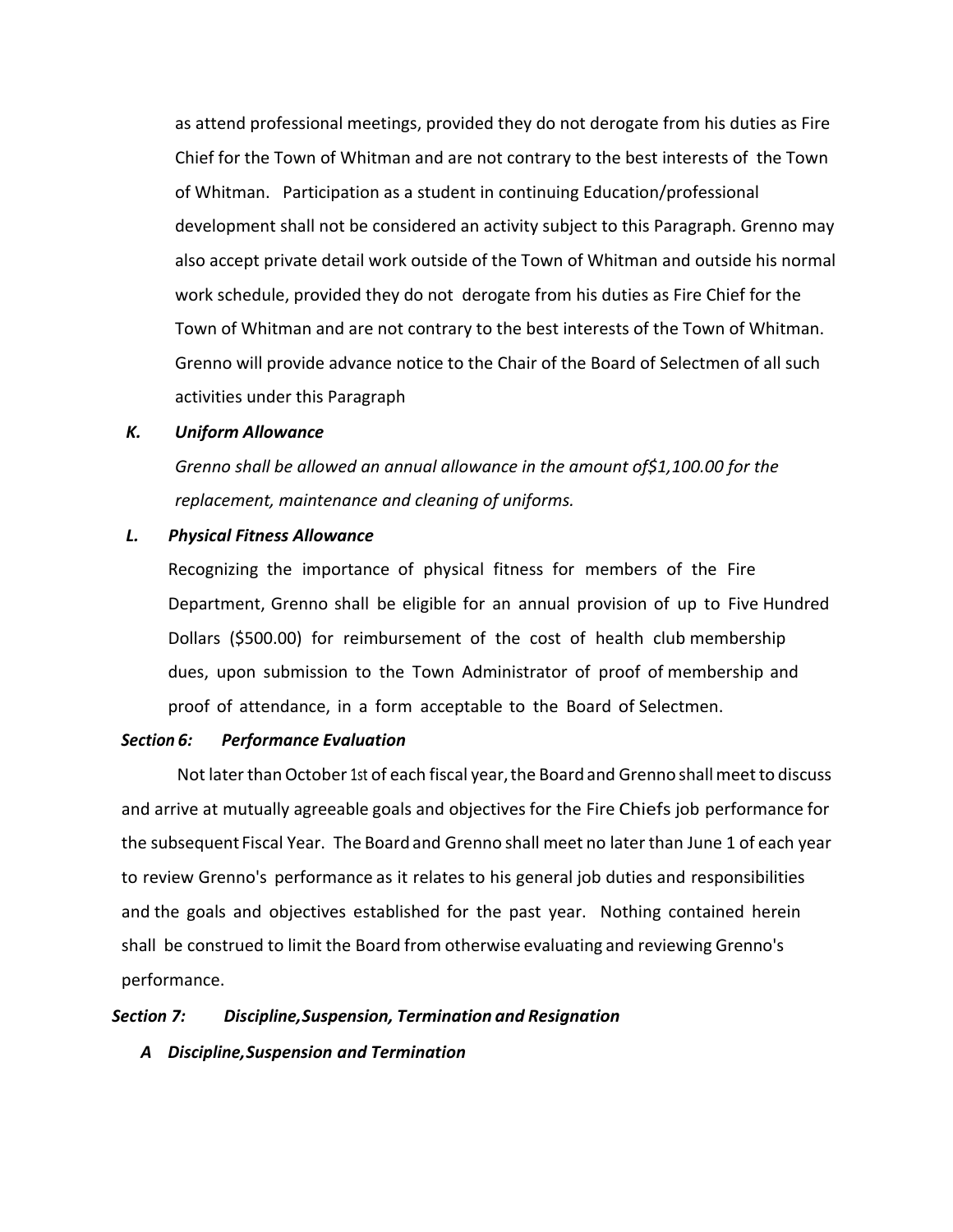- 1. The Board may discipline, suspend, and/or terminate Grenno at any time during the term of this Agreement for just cause pursuant to the provisions and procedures set forth in M.G.L. c. 31.
- 2. Nothing contained herein shall prevent the Board, at a regular meeting and upon a majority vote of the members present, from placing Grenno on administrative leave with full benefits and pay and without prejudice.
- 3. 3. In the event that the Board terminates Grenno for just cause at any time during the term of this Agreement, Grenno shall receive all accrued salary and vacation days owed to him as of the effective date of his termination.

### *B. Resignation*

Grenno may resign or retire from his position as Fire Chief under this Agreement by giving the Board written notice sixty (60) days prior to the effective date of said resignation or retirement. Grenno shall not be permitted to utilize accrued vacation time during this notice period, unless specific permission is granted by the Board. Grenno shall be entitled to receive payment for his earned and accrued but unused vacation time as of the effective date of his resignation or retirement.

## *Section 10: Other Terms and Conditions of Employment*

The Board, after notice and discussion with Grenno shall fix any such other terms and conditions of employment as it may determine from time to time that are reasonably related to Grenno's performance, duties and responsibilities, provided such terms and conditions are not inconsistent with or in conflict with the provisions of this Agreement. Grenno agrees to perform such duties in a timely and efficient manner consistent with applicable professional standards.

## *Section 11: Notices*

Notices pursuant to this Agreement shall be given by deposit in the custody of the United States Postal Service, postage prepaid, addressed as follows:

Employer: Board of Selectmen Town Hall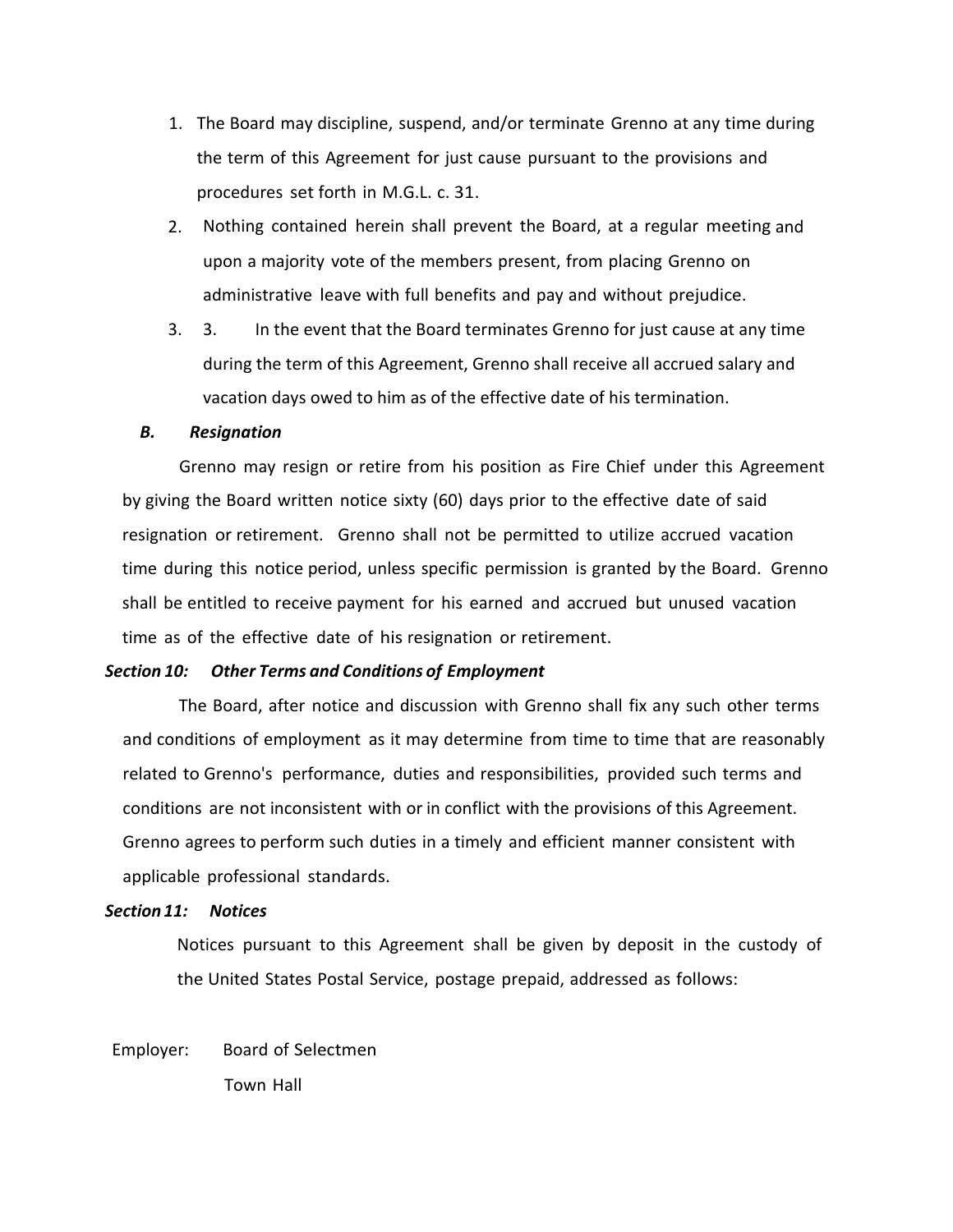54 South Avenue P.O. Box426 Whitman, MA 02382

Employee: Timothy J. Grenno 230 Temple Street Whitman, MA 02382

Alternatively, notices required pursuant to this Agreement may be served in the same manner as is applicable to civil judicial practice. Notice shall be deemed given as of the date of personal service or left at Grenno's last and usual place of abode or as of the date of deposit of such written notice in the course of transmission in the United States Postal Service. Any Party changing the address for that Party shall give prompt written notice to the other of the new address. All addresses must contain a street address.

## *Section 12: General Provisions*

*A.*  The text herein shall constitute the entire agreement between the Parties except to the extent that other documents are referred to herein which documents shall be deemed to be incorporated by reference herein.

**B.** This Agreement shall be binding upon and inure to the benefit of Grenno heirs at law and executors.

**C.** If any provision, or any portion thereof, contained in this Agreement is held unconstitutional, invalid or unenforceable, the remainder of this Agreement, or portion thereof, shall be deemed severable, shall not be affected and shall remain in full force and effect.

**D.** The failure of a Party to insist on strict compliance with a term or provision of this Agreement shall not constitute a waiver of that or any term or provision of this Agreement.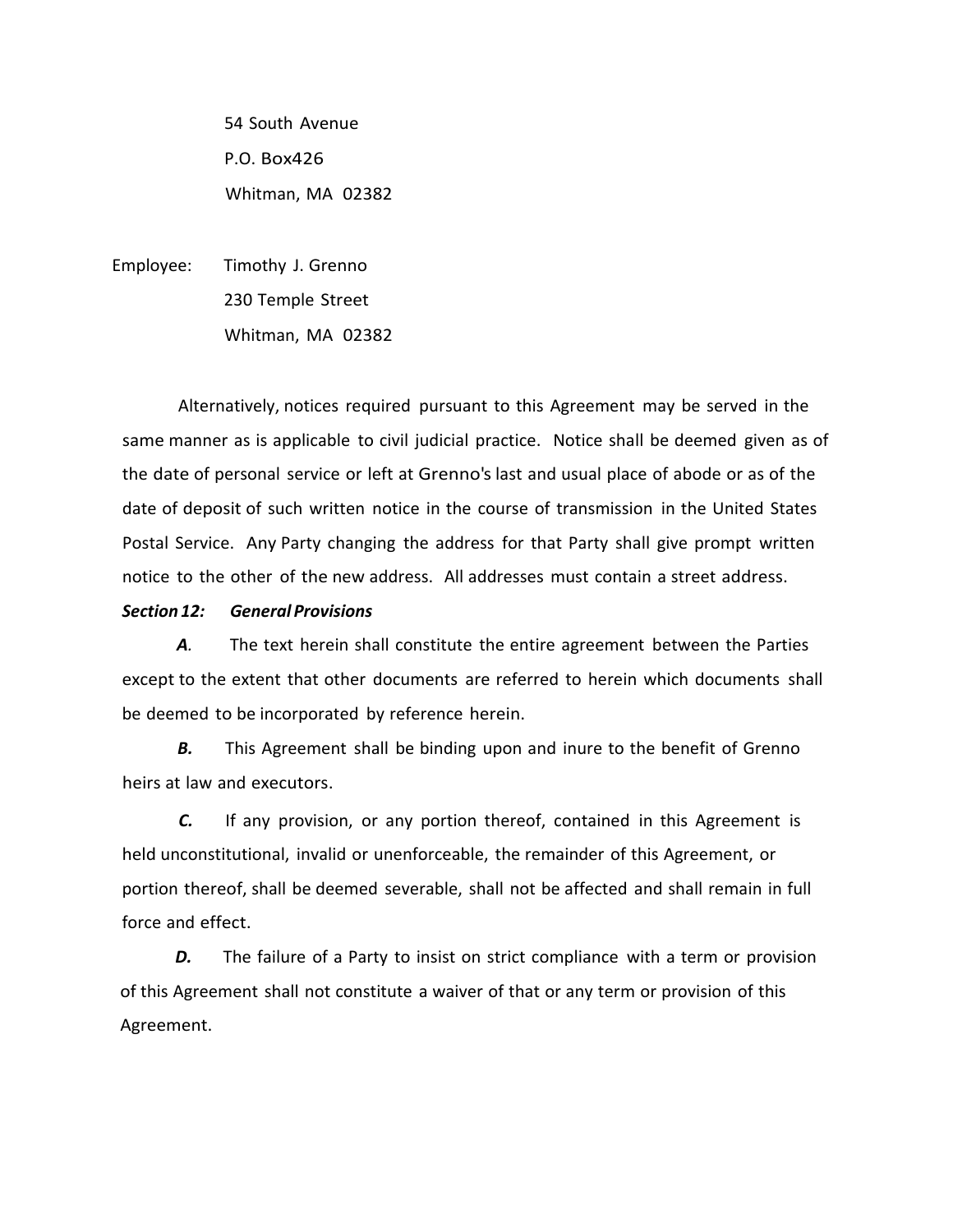*E*. All benefits and obligations, except as otherwise specifically provided herein, shall be conditional upon Grenno being employed as and performing the services required of the Chief of Fire of the Town of Whitman.

*F*. It is agreed and understood between the Parties that this contract is deemed to be effective as of the date of execution, and all benefits hereunder are subject to the performance of the parties hereunder in accordance with the terms and conditions of this Agreement.

**IN WITNESS WHEREOF**, the Town of Whitman, Massachusetts has caused this Agreement to be signed and executed on its behalf by its Board of Selectmen and the Employee, both in duplicate on this  $17<sup>th</sup>$  day of June, 2020.

\_\_\_\_\_\_\_\_\_\_\_\_\_\_\_\_\_\_\_\_\_\_\_\_\_\_\_\_\_\_\_\_\_\_

Town of Whitman **Employee** Acting by and through its Board of Selectmen

Timothy J. Grenno

Carl F. Kowalski, Chair

Daniel L. Salvucci, Vice Chair

\_\_\_\_\_\_\_\_\_\_\_\_\_\_\_\_\_\_\_\_\_\_\_\_\_\_\_\_\_\_\_\_\_\_\_\_

\_\_\_\_\_\_\_\_\_\_\_\_\_\_\_\_\_\_\_\_\_\_\_\_\_\_\_\_\_\_\_\_\_\_\_\_

\_\_\_\_\_\_\_\_\_\_\_\_\_\_\_\_\_\_\_\_\_\_\_\_\_\_\_\_\_\_\_\_\_\_\_\_

\_\_\_\_\_\_\_\_\_\_\_\_\_\_\_\_\_\_\_\_\_\_\_\_\_\_\_\_\_\_\_\_\_\_\_\_

\_\_\_\_\_\_\_\_\_\_\_\_\_\_\_\_\_\_\_\_\_\_\_\_\_\_\_\_\_\_\_\_\_\_\_\_ Brian J. Bezanson, Clerk

Randy Lamattina, Member

Justin Evans, Member